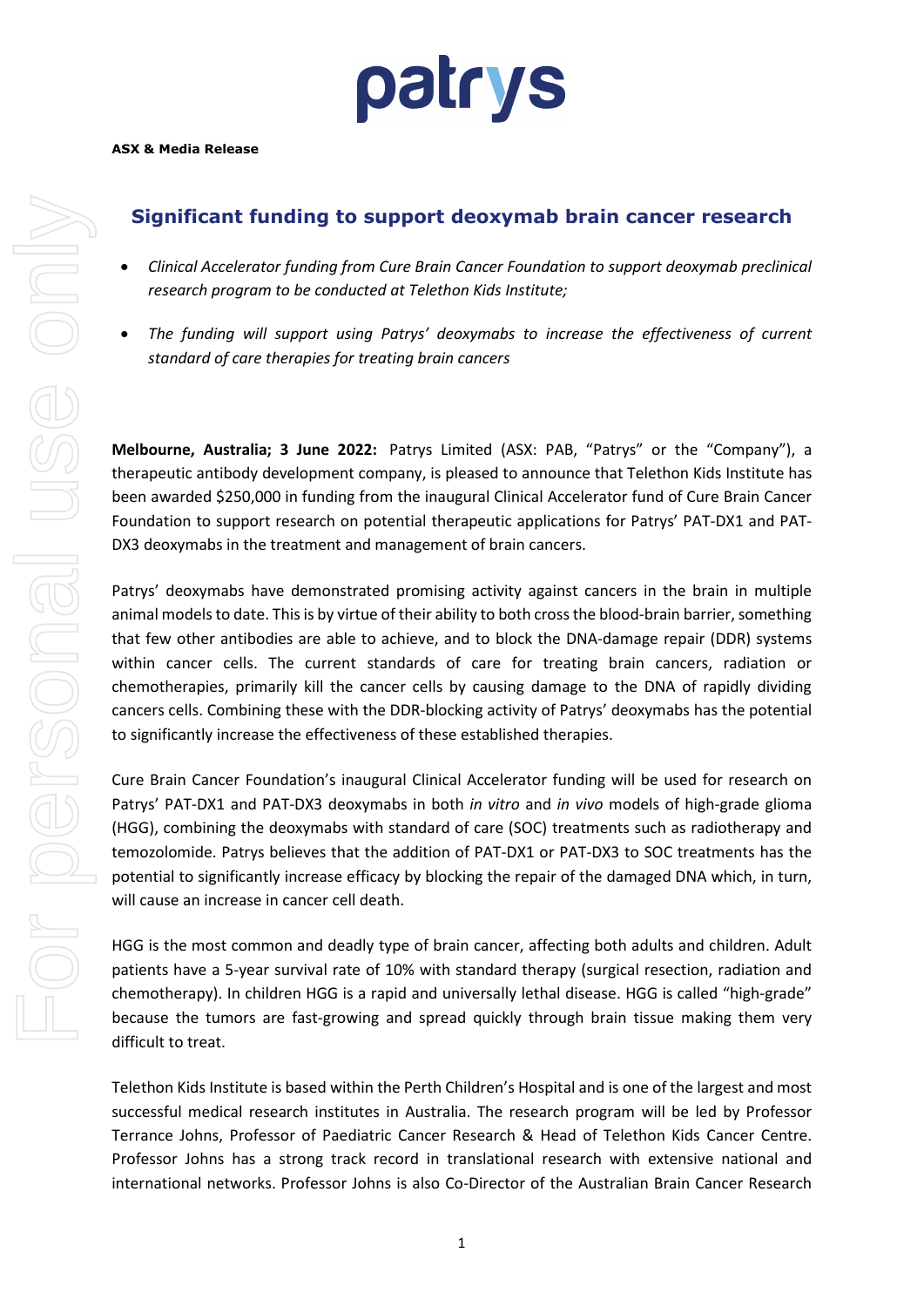# patrys

Alliance (ABCARA), Australia-wide consortium of researchers and clinicians dedicated to ensuring that promising therapeutics discoveries are translated into the clinic for the treatment of patients with brain cancer.

**Patrys Chief Executive Officer and Managing Director, Dr. James Campbell said:** "This is one of our most exciting collaborations to date. Professor Johns and his team are leaders in brain cancer translational research in Australia and have numerous international connections. We gratefully acknowledge Cure Brain Cancer Foundation's Clinical Accelerator, a visionary program to accelerate into the clinic potentially transformative therapies for brain cancer patients. This is the first time this program has been offered and we are honoured to be part of the inaugural successful application. We hope to grow our relationship with Cure Brain Cancer Foundation, and look forward to expanding our connections to Australian brain cancer clinicians and researchers as we move towards our expected phase 1 clinical trial in mid-2023."

CEO of Cure Brain Cancer Foundation, Lance Kawaguchi, said this is a strong move towards the goal of improving the quality of life for people living with the disease. "Cure Brain Cancer Foundation is humbled to award our very first Clinical Accelerator to Prof Terry Johns from Telethon Kids Cancer Centre in conjunction with leading Australian biotechnology company Patrys to continue our shared goal of improving treatments for people, especially children, living with brain cancer. To have a ground-breaking antibody that can potentially be in clinic by 2023 is life changing, and we are committed to drive research breakthroughs with rapid results. It's our mission to move towards a future where there's a cure for brain cancer and this is a bold step in the right direction. We must continue to support early-stage biotechs like Patrys, to close the gap in getting new therapies to patients."

Professor Terrance Johns said, "This partnership between Telethon Kids and Patrys is a tremendous opportunity to make a difference for brain cancer patients. Advances in new treatments have been stalled for over 30 years, consequently patient survival has barely improved in that time. Our approach represents a radically new strategy for treating brain cancer. We believe it could significantly improve the effectiveness of current treatments, extending patients' lives."

#### **-Ends-**

This announcement is authorised for release by the Board of Directors of Patrys Limited.

#### **For further information, please contact:**

General enquiries **Media enquiries:** James Campbell **Haley Chartres** Chief Executive Officer H^CK P: +61 3 96703273 P: +61 423 139 163 [info@patrys.com](mailto:info@patrys.com) [haley@hck.digital](mailto:kwilliamson@we-buchan.com)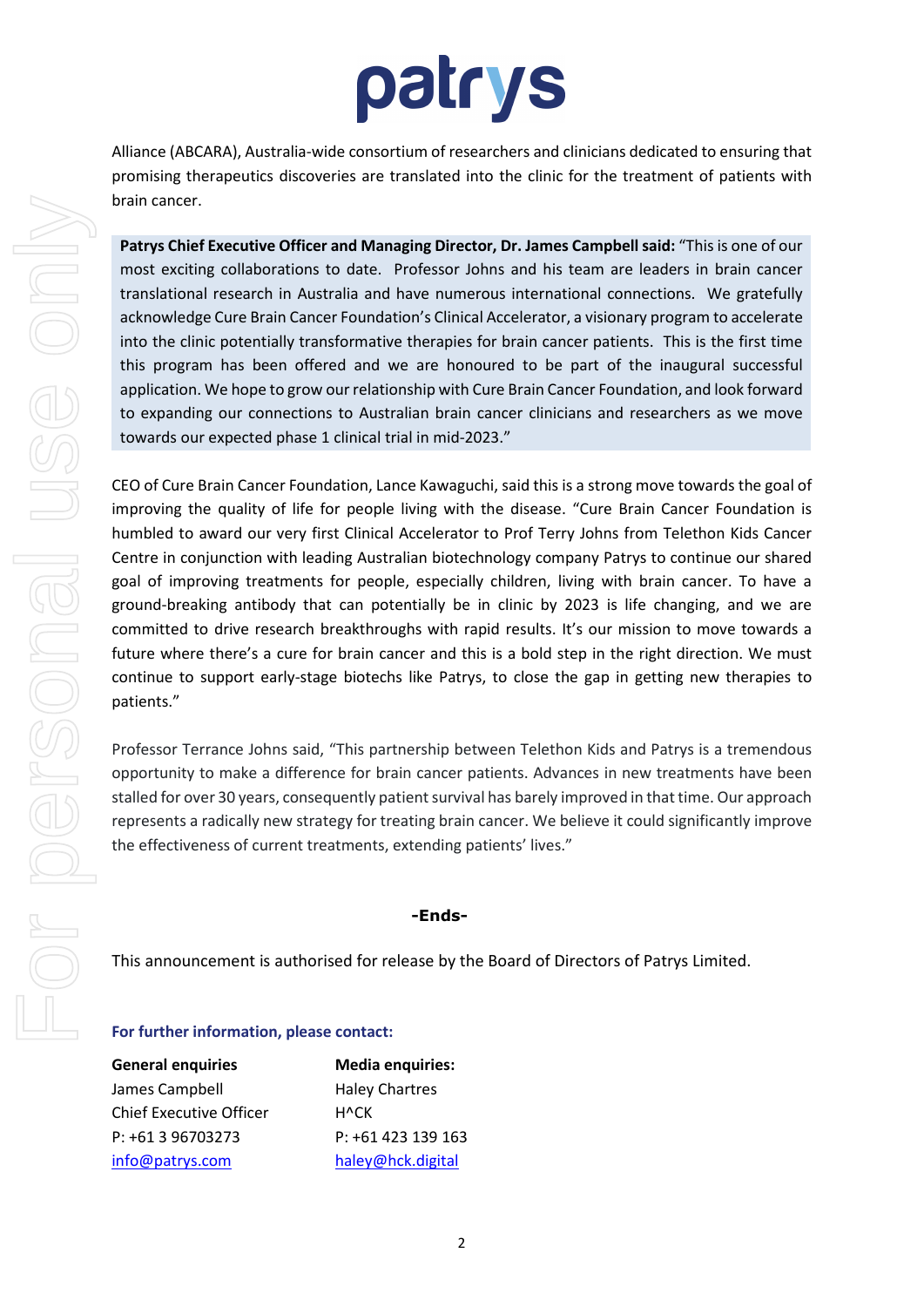

#### **Registered Office Address**

Level 4, 100 Albert Road South Melbourne VIC 3205

#### **About Patrys Limited**

Based in Melbourne, Australia, Patrys (ASX:PAB) is focused on the development of its deoxymab platform of cell-penetrating antibodies as therapies for a range of different cancers. More information can be found at [www.patrys.com.](http://www.patrys.com/)

#### **About Patrys' deoxymab 3E10 platform:**

Patrys' deoxymab platform is based on the deoxymab 3E10 antibody that was first identified as an autoantibody in a mouse model of the human disease systemic lupus erythematosus (SLE). While most antibodies bind to cell surface markers, deoxymab 3E10 penetrates into the cell nuclei and binds directly to DNA where it inhibits DNA repair processes. Cancer cells often have high levels of mutations and underlying deficiencies in the DNA repair mechanisms. For these reasons, the additional inhibition of the DNA repair processes by deoxymab 3E10 can kill cancer cells, but appears to have little impact on normal cells. As a single agent, deoxymab 3E10 has been shown to significantly enhance the efficacy of both chemo- and radiotherapies. Further, deoxymab 3E10 can be conjugated to nanoparticles to target delivery of chemotherapeutics and imaging agents to tumours.

Patrys has developed two humanised forms of deoxymab 3E10, both which have improved activity over the original deoxymab 3E10 antibody. PAT-DX1 is a dimer (two joined subunits) of the short chain from the binding domain of deoxymab 3E10, while PAT-DX3 is a full-sized IgG antibody. In a range of pre-clinical studies, PAT-DX1 has shown significant ability to kill cancer cells in cell models, human tumour explants, xenograft and orthotopic models. PAT-DX1 has been shown to cross the blood brain barrier, reduce tumour size, and increase survival in multiple animal models of brain cancer, other cancers, and cancer metastases. PAT-DX1 is tumour-agnostic, meaning that it can target many different tumour types in the body, regardless of specific tumour antigens. Patrys believes that PAT-DX1 may have application across a wide range of cancers including gliomas, melanomas, prostate, breast, pancreatic and ovarian cancers.

Deoxymabs, such as PAT-DX1 and PAT-DX3, can be used to target nanoparticles carrying a payload of anti-cancer drugs specifically to tumours. This allows specific delivery of cancer drugs to multiple types of cancer while having minimal impact on normal, healthy cells.

Patrys' rights to deoxymab 3E10 are part of a worldwide license to develop and commercialise a portfolio of novel anti-DNA antibodies and antibody fragments, variants and conjugates discovered at Yale University as anti-cancer and diagnostic agents. Overall, eight patents in the portfolio have been granted with six patents covering the unconjugated form of deoxymab 3E10 (and derivatives thereof) have already been granted (Europe, Japan, China, and 3 in the USA), and two patents covering nanoparticle conjugation (Australia and India).